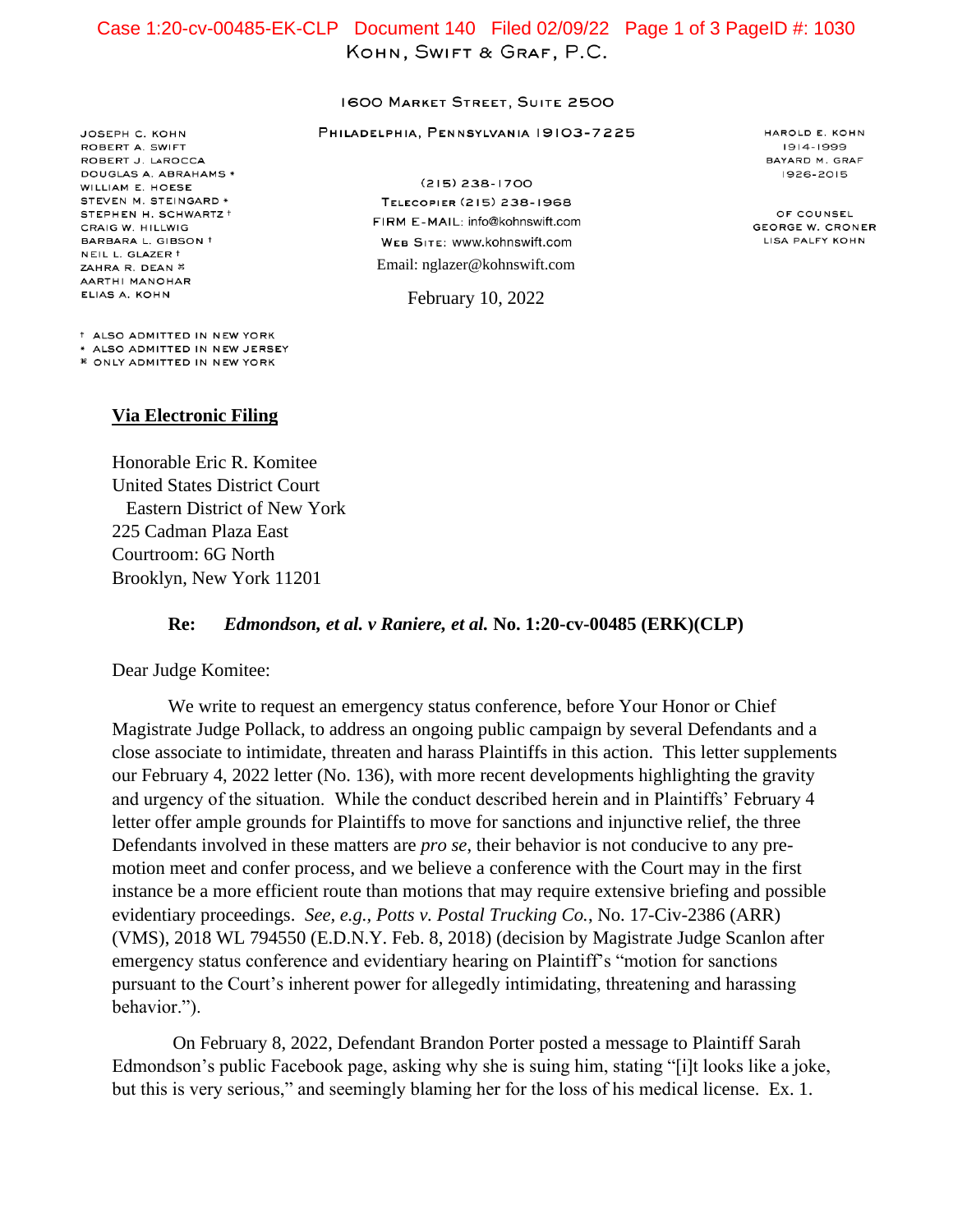Kohn, Swift & Graf, P.C. The Community of the Community of the Honorable Eric R. Komitee Continuation Sheet No. 2 February 10, 2022

Calling Ms. Edmondson out on social media is both appalling and impermissible – a Defendant cannot contact a Plaintiff who is represented by counsel to discuss any aspect of this litigation, N.Y.R.P.C. 4.2(a), and "[a] *pro se* [litigant] is not exempt from compliance with relevant rules . . . ." *O'Neal v. New York*, 465 F. Supp.3d 206, 216 (E.D.N.Y. 2020) (internal quotation marks and citations omitted).

Mr. Porter's Facebook post occurs in the context of the ongoing campaign to threaten, disparage and harass Plaintiffs. Between Mr. Porter, his co-defendants Ms. Clyne and Ms. Roberts, and their associate, Ms. Hachette, there have been more than 100 tweets, retweets, $<sup>1</sup>$ </sup> endorsements ("likes"), $<sup>2</sup>$  and statements on other social media platforms and internet sites. Each</sup> of these three Defendants is publicly supporting and participating in this campaign fronted by Ms. Hachette, who, in a February 5, 2022 statement on Twitter, said that she is "fighting for the defendants who are my brothers and sisters who cannot defend themselves adequately" in the litigation.<sup>3</sup> Ex. 2, p. 1.<sup>4</sup> Mr. Porter endorsed Ms. Hachette's tweet linking to the written threat on the DOSsier Project website and he endorsed Ms. Clyne's retweet of the link to Ms. Hachette's threatening video statement. Ex. 3. On February 6, Ms. Clyne posted a tweet enthusiastically encouraging people to follow Ms. Hachette's stream of combative tweets, which was endorsed by, among others, Mr. Porter. Ex. 4. One day earlier, February 5, Ms. Roberts likewise encouraged people to follow that stream of tweets. Ex. 5. That there be no mistaking Mr. Porter's intent in posting the message to Ms. Edmondson's Facebook page, both Ms. Clyne and Mr. Porter endorsed Ms. Hachette's direct attacks on Ms. Edmondson (and, in several tweets, her husband, Plaintiff Anthony Ames). Ex. 6.

Defendants are acting in concert with Ms. Hachette as their stalking horse. Their "fight" isn't about fairness or due process, it's about contempt for these proceedings and retribution. They are railing against both named and unnamed Plaintiffs, and there is absolutely no reason to believe that they will stop even if Plaintiffs accede to their demands. To the contrary, in an interview published on February 5, 2022, Ms. Hachette stated "Even if they decide to drop out now, I think they should have to answer for their claims and be held responsible for the damage they've caused." Ex. 7.<sup>5</sup> In that interview, she also reiterates her demand: "This is not a matter of *if* this is going to happen, it's a matter of who will say it. This is not a threat; it is a promise." *Id.* (Emphasis in original). Ms. Hachette's offensive statements in that interview about certain

<sup>2</sup> A like is "used to show appreciation for a Tweet." Twitter FAQ at [https://help.twitter.com/en/using-twitter/liking](https://help.twitter.com/en/using-twitter/liking-tweets-and-moments)[tweets-and-moments.](https://help.twitter.com/en/using-twitter/liking-tweets-and-moments) It is likewise an endorsement of the tweet or retweet.

 $<sup>1</sup>$  A retweet is a re-posting of a tweet to share it with the retweeting person's followers. Twitter FAQ at</sup> [https://help.twitter.com/en/using-twitter/retweet-faqs.](https://help.twitter.com/en/using-twitter/retweet-faqs) It is a strong endorsement of the original tweet.

<sup>&</sup>lt;sup>3</sup> Mr. Porter and Ms. Clyne have both served motions to dismiss on Plaintiffs' counsel.

<sup>&</sup>lt;sup>4</sup> Ms. Hachette's bellicose twitter stream also declares Plaintiffs to be "straight up lying," and "[L']iars and crooks . . ." Ex. 2. This is outrageous. "[T]o claim an individual has made false accusations of . . . sex abuse would expose that individual to public contempt, ridicule, aversion, and disgrace in the minds of right-thinking persons." *Giuffre v. Maxwell*, 165 F. Supp.3d 147, 154 (S.D.N.Y. 2016) (denying motion to dismiss defamation lawsuit).

<sup>4</sup> Retrieved from https://frankreport.com/2022/02/05/hatchette-denies-bronfman-money-prompts-reveal-of-ranierevictims-names/

<sup>5</sup> Retrieved from https://frankreport.com/2022/02/05/hatchette-denies-bronfman-money-prompts-reveal-of-ranierevictims-names/